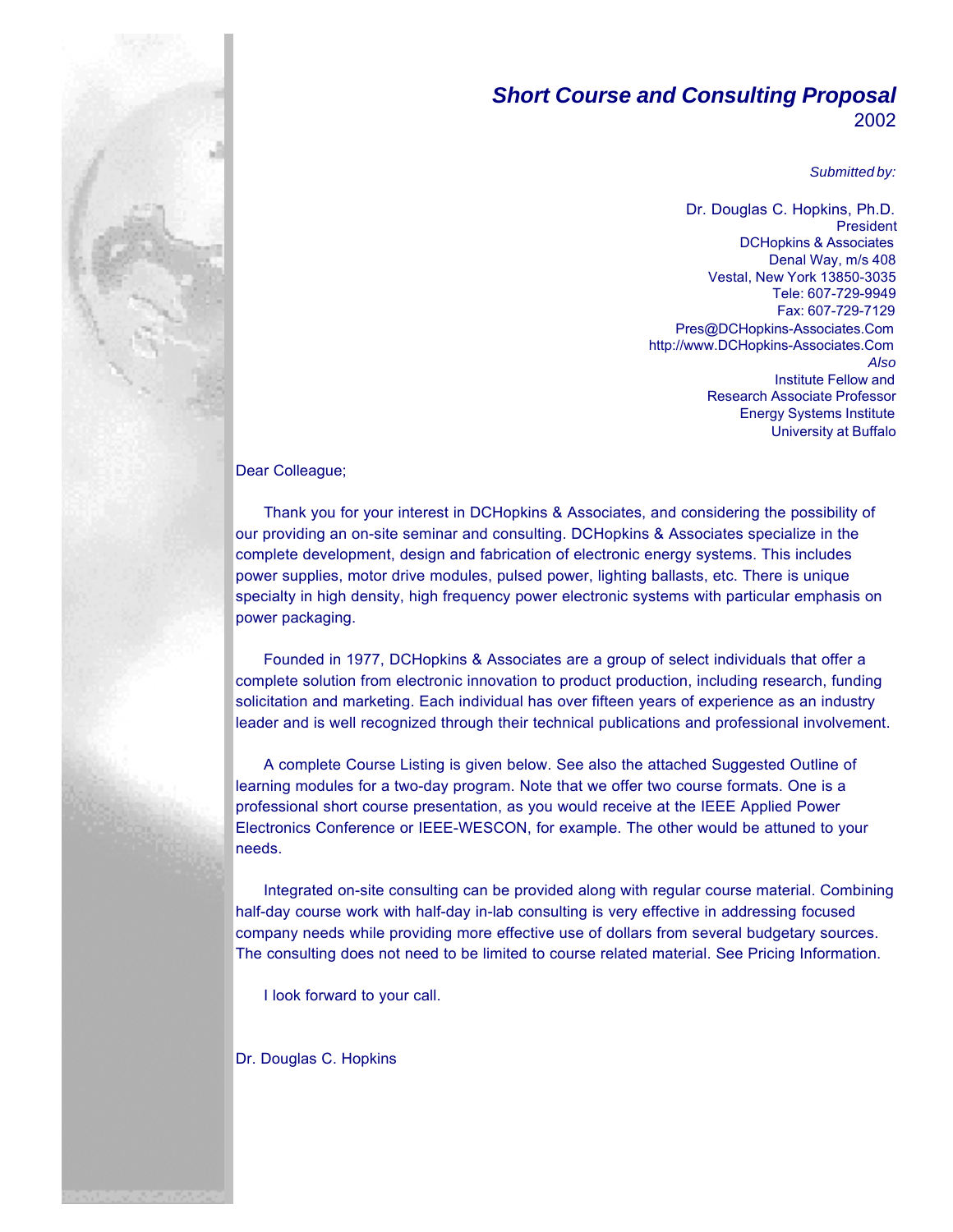# POWER ELECTRONIC SYSTEMS By DCHopkins & Associates Denal Way, m/s 408 Vestal, New York 13850-3035 dch@dchopkins-associates.com

1. Introduction to The System (1 hr.)

The history of the power electronics industry is briefly reviewed and discussion is given showing how components and circuits have evolved from selenium rectifiers to high temperature electronics.

- 2. Knowing Your Specifications and the User's Requirements (2 hrs.) A framework provides a comprehensive approach to specifying systems. Electrical input and output requirements are developed in detail separating out what is assumed and is commonly misunderstood
- 3. Design for Safety, Standards, Certificates & Regulations (2 hrs.) Nearly all designs must meet the scrutiny of UL, CE, CSA, etc. A discussion is given regarding which certification is required and what steps need to be taken.
- 4. Knowing Where Disaster Can Strike, Inductive Switching (2 hrs.)

Mother nature strongly objects to abrupt changes and easily provides excessive voltage transients, particularly when currents in inductors are interrupted. An in-depth look at the effects of circuit parasitics is given along with good design practices. This is an essential presentation to all in power electronics design.

## 5. Choosing the Correct Topology (2 hrs.)

The gambit of linear, hard-switched, quasi- and fully-resonant, and resonant-transition topologies are described and criteria for matching topology to application are given. Details are given on design with linear regulators. (This is an introduction to Switch-mode and Resonant Topologies.)

#### 6. Introduction to Switch-mode Topologies (6 hrs.) (Design included)

The workhorse of power electronics is switch-mode topologies. A Buck Converter design is used as an example to show the reality of switch design. Design calculations, predicted waveforms and component specifications are given.

7. Introduction to Resonant Topologies (advanced topic, 6 hrs.) (Design included) This is an advanced topic and addresses the growing need in very high efficiency circuits. Resonant topologies offer many operating modes not obvious and require special analysis approaches.

# 8. Characterizing Passive Power Components (2 hrs.)

There are many new components available and some with particular operating limitations. Power resistors, switching and filter capacitors, magnetics, sensors and fuses are described and characterized with emphasis on how their use and rating is affected by high currents, voltages and temperature. Component models and design tips are given. The magnetics section is excluded if the "Magnetics Design" section is presented

# 9. Magnetics Design Can Be Fun (4 hrs.)

Magnetics design has never been easy. This in-depth treatment of inductors and transformer is approached from materials, modeling and direct design examples. Parasitics are quantified as both elements to be minimized or used as part of resonant switching circuits. A magnetic amplifier design as used in multiple-output power supplies is also reviewed. When cost is considered, more attention may needed in mounting and circuit partitioning.

#### 10.Input Filtering, (Not selective hearing) (3 hrs.) (Design included)

Considerable cost in components and certification is found in the input circuitry. How to minimize the design time, components and the certification cycle is a topic unto itself. The filtering is a major cost center and needs in-depth understanding.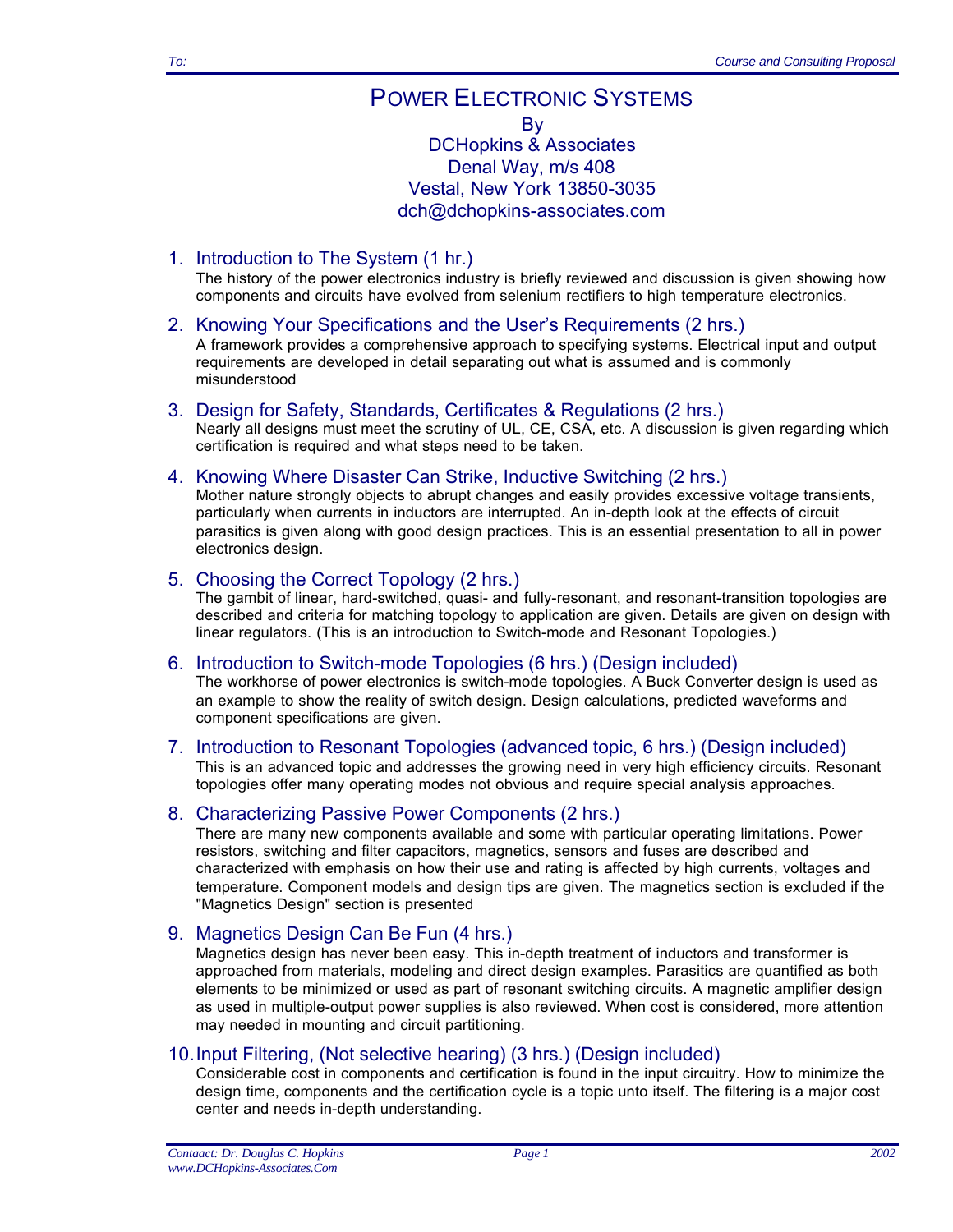## 11.Characterizing Power Switching Components, Diodes and Rectifiers (3 hrs.)

Selected devices, such as power Diodes, MOSFETS, IGBTs, SCRs and GTOs, are described in detail along with drive requirements and techniques. Though some devices are of old origin, many are now used in protection and fault management circuits. Device models are developed as part of the characterization. Overlooked devices, such as the unijunction transistor, are also included.

## 12.The Dual Faces of Power MOSFETS, Synchronous Rectification (1 hr.)

To achieve very low output voltages at modest efficiencies, the voltage drop of rectifiers must be reduced. One approach uses a MOSFET as a switched diode. However, there are many tradeoffs in cost and complexity, besides intellectual property.

## 13.Power Packaging Approaches (4 hrs.)

Power electronic circuits convert many types of energy, such as electric, magnetic and thermal. Why do only electrical designs? This presentation moves from physical specification through characterization of different packaging approaches and characterization of materials. Given is a comprehensive framework to identify packaging issues and is essential of all designers.

## 14.The Circuit is a Component (2 hrs.)

The end product is a physical circuit and this circuit provides many parasitics that must be considered during electrical design. This presentation characterizes the physical circuit and the effects on the electrical circuit behavior. It is a must for high density and high frequency design. (This is a lengthy presentation.)

## 15.Be In Control Quickly (4 hrs.)

Several approaches are now developing in power electronics control: vendor supplied ASIC, mixed signal and all digital. At the foundation remains basic control principals for multi-loop control. This presentation develops the basics of power electronics control, such as stability, voltage, peak current, average current. Models are given as used in simulators.

## 16.Simulating Reality, Our best guess at Mother Nature (3 hrs.)

There are many options to circuit simulation. Designers can now complete nearly 90% of their designs through simulation. What is available and what are the limitations? Demonstration of macro and behavioral modeling is applied to components and circuits in power switching applications. Several case studies are given with emphasis on where certain simulators have quirks and limitations. If requested, spatial simulators for electromagnetic and thermal analysis can also be included.

# 17.A Different Approach to DESIGN, Full-Cost Modeling and Circuit Partitioning (1hr.)

A unique "cradle to grave" design example of a pump motor drive is provided. This case-study highlights, top down, how the physical design can drive partitioning and modularization in a product design rather than the electrical requirements. The result provides the lowest cost bottom-line solution.

#### 18.Starting Knowledge in Application Notes (3 hrs.) (Design included)

Access to on-line design notes and even software tools, has never been greater. However, "app note designs" do have limitations that can cause final difficulties in designed around early. Key app notes are identified and several designs discussed in detail.

# 19.Intensive Design Case Study (1 Day, culmination)

A company supplied problem will be accepted and a comprehensive "cradle to grave" electrical design will be performed. This proceeds from review of specifications through complete design including identification of components. The procedure follows a framework and demonstrates the thinking process.

**THE END**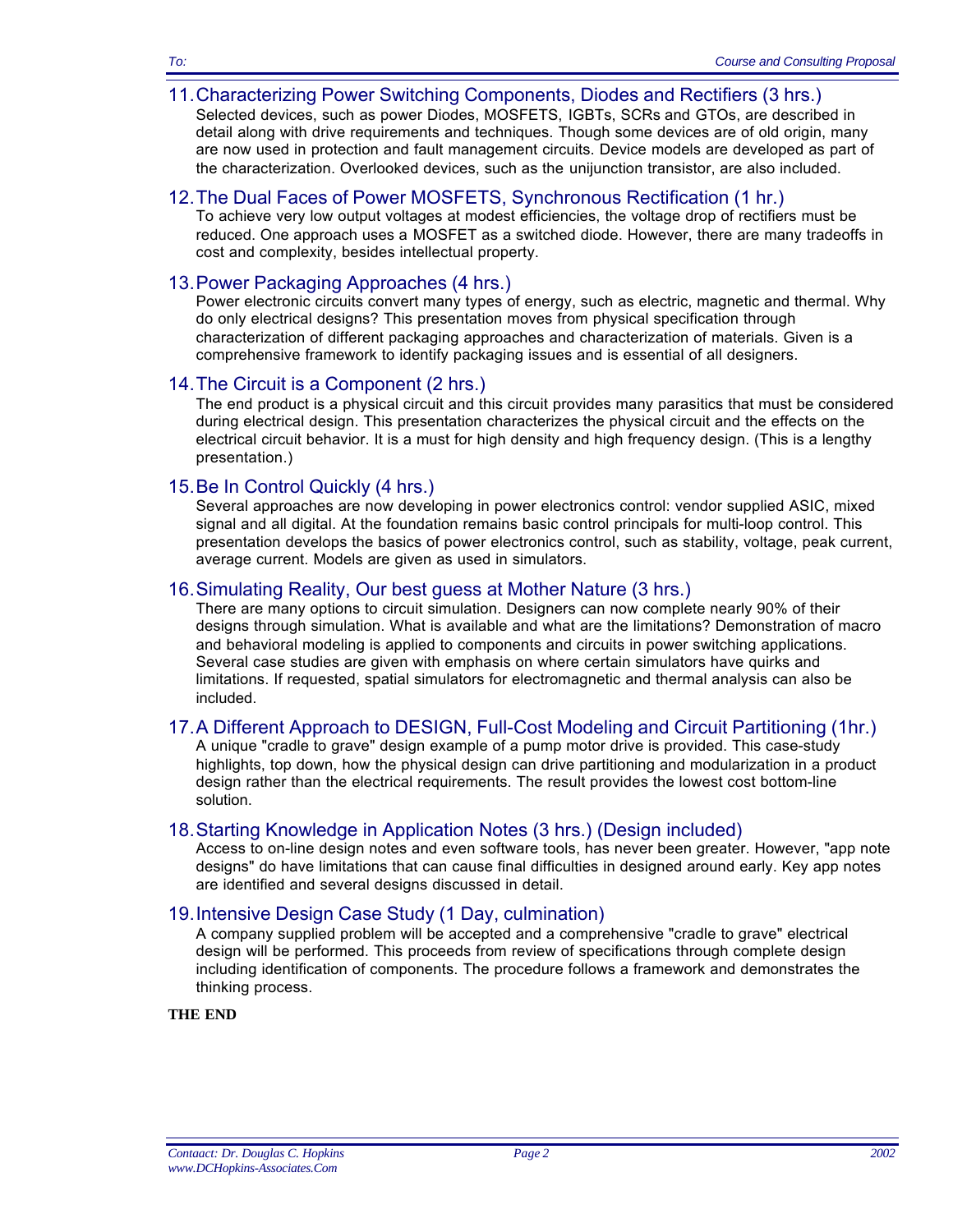# PRICING INFORMATION

Costs to the company include travel and living expenses for the instructors, and course expenses as given in the table below. A minimum of six registrants is required, although a single registration can be shared among several people. (Only one person per registrant can be seated in the class.) Courses can be taught in half-day sessions only when following at least one full day of presentations. Half-day pricing is given in the table below.

A special value to many companies is to combine courses with on-site consulting. The instructors move their course discussions into the company's labs to assist designers in applying what they learned. The instructors also provide direct consulting discussions on non-course related topics.

Courses are based on eight contact hours and can be scheduled for evenings and weekends. A handout master is provided to the company for reproduction and distribution of copies to each *registrant*. Extra copies are \$55.00 each. One hour of consulting per instructor per day is provided at no charge for the "course only" options.

# ON-SITE COURSE FEES\*

| Full-Day Sessions        |     |
|--------------------------|-----|
| 1 Day                    | \$4 |
| 2 Day                    | \$8 |
| 3 Day                    | \$1 |
| <b>Half-Day Sessions</b> |     |
| following one or more    |     |
| full days                |     |

95/person 95/person 195/person

50/person

|  |  |  |  |  |  | EXAMPLE OF 3-DAY AND EQUIVALENT SCHEDULE |  |
|--|--|--|--|--|--|------------------------------------------|--|
|--|--|--|--|--|--|------------------------------------------|--|

|    | <b>MON</b> | <b>TUE</b> | <b>WED</b> | <b>THU</b> | <b>FRI</b> | <b>SAT</b> | <b>SUN</b> |
|----|------------|------------|------------|------------|------------|------------|------------|
|    |            |            |            |            |            |            |            |
| am |            |            |            |            |            |            |            |
| pm |            |            |            |            |            |            |            |
|    |            |            |            |            |            |            |            |
| am |            |            |            |            |            |            |            |
| pm |            |            |            |            |            |            |            |
|    |            |            |            |            |            |            |            |
| am |            |            |            |            |            |            |            |
| pm |            |            |            |            |            |            |            |

\*Minimum of six registrants

#### ON-SITE COURSE FEES WITH COMBINED CONSULTING\*

Half-Day Course Sessions with Half-Day Consulting

| .     |                |
|-------|----------------|
| 1 Day | \$495/person   |
| 2 Day | \$895/person   |
| 3 Day | \$1,245/person |
| 4 Day | \$1,550/person |
| 5 Day | \$1,895/person |

\*Minimum of six registrants